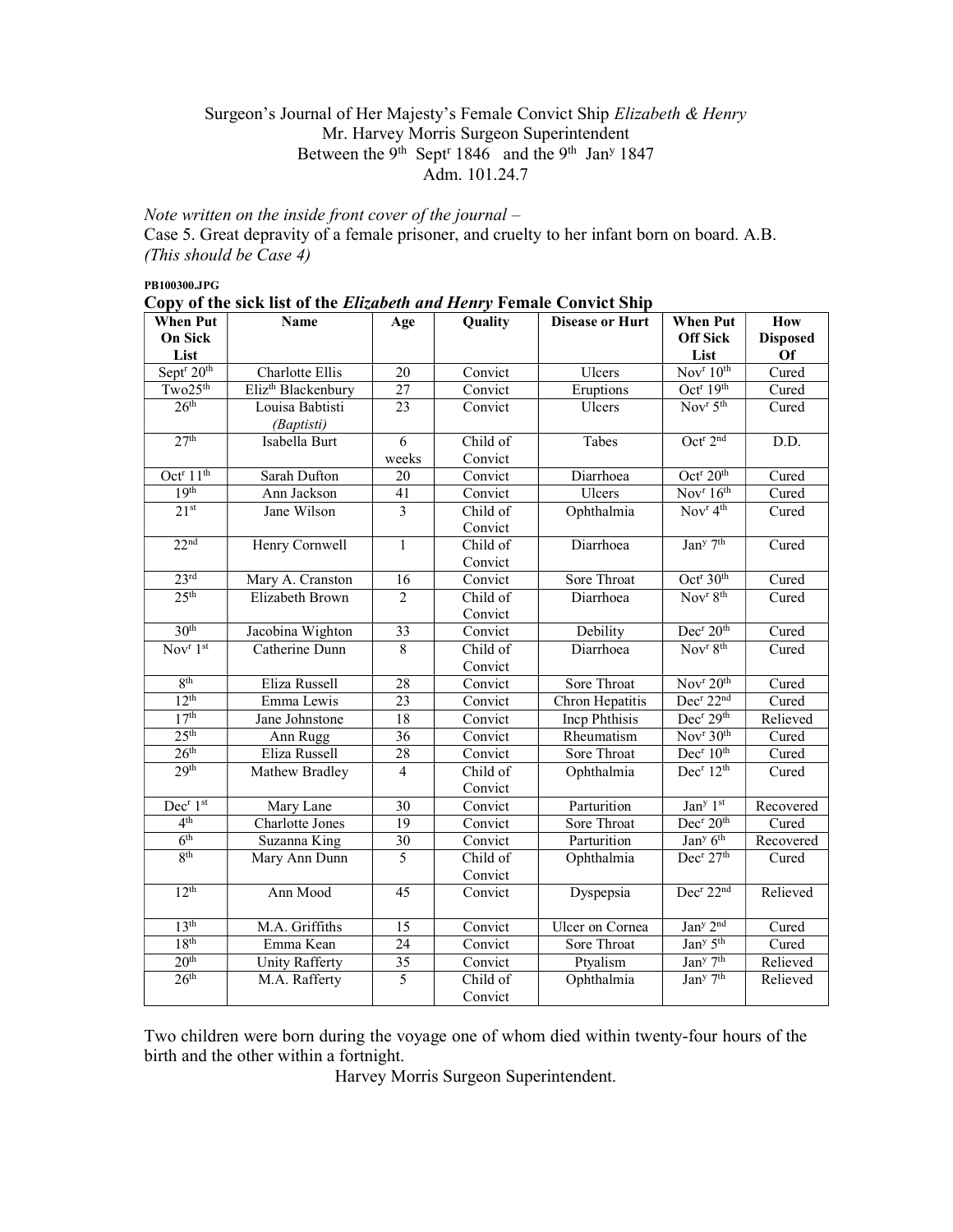## PB100301.JPG

Medical and Surgical Journal of Her Majesty's Convict Ship Elizabeth & Henry between the 9<sup>th</sup> September 1846 and the 7<sup>th</sup> January 1847 during which time the said ship has been employed in the transportation of Prisoners to Van Diemen's Land

| Nature of<br><b>Disease</b> | No.<br>оf<br>Case | Men's Names, Ages,<br>Qualities, Time when<br>and where taken ill,<br>and how disposed of.                                                | The History, Symptoms, Treatment, and Daily<br>Progress of the Disease or Hurt.                                                                                                                                                                                                                                                                                                                                                                                                                                                                                                                                                                                                                                                                                                                                                                                                                                                                                                                                                                                                                                                                                                                                                                                                                                                                                                                                                                                                                                                                       |
|-----------------------------|-------------------|-------------------------------------------------------------------------------------------------------------------------------------------|-------------------------------------------------------------------------------------------------------------------------------------------------------------------------------------------------------------------------------------------------------------------------------------------------------------------------------------------------------------------------------------------------------------------------------------------------------------------------------------------------------------------------------------------------------------------------------------------------------------------------------------------------------------------------------------------------------------------------------------------------------------------------------------------------------------------------------------------------------------------------------------------------------------------------------------------------------------------------------------------------------------------------------------------------------------------------------------------------------------------------------------------------------------------------------------------------------------------------------------------------------------------------------------------------------------------------------------------------------------------------------------------------------------------------------------------------------------------------------------------------------------------------------------------------------|
| Venereal Ulcers             | $\mathbf{1}$      | Charlotte Ellis<br>Æt 20 Convict<br>taken ill 20 <sup>th</sup> September<br>Cured and put off Sick<br>List 10 <sup>th</sup> November      | The young woman here named applied for relief for the<br>first time on the $20th$ of September (only twelve days after<br>embarkation). On examination several venereal ulcers<br>were observed in the Vagina and Labia Pudenda which<br>seemed to be of long standing although she says she was<br>quite well on leaving Millbank, which statement may be<br>true for as she acknowledges to having been under<br>treatment for the venereal disease whilst in Prison it is                                                                                                                                                                                                                                                                                                                                                                                                                                                                                                                                                                                                                                                                                                                                                                                                                                                                                                                                                                                                                                                                          |
| PB100302.JPG                |                   |                                                                                                                                           | quite possible the ulcers may have been kept in abeyance<br>or even healed by the medicines then used and that they<br>assumed their character when the woman ceased to be<br>under medical treatment – this is a more probable way of<br>accounting for their existence than to suppose they could<br>have escaped the notice of the Millbank officers and<br>certainly their appearance on the 20 <sup>th</sup> of September must<br>be accounted for in one or other of these ways however<br>the treatment of the disease is what concerns me at present<br>and as the now non mercurial plan which I hoped and<br>confidently expected would succeed, failed I was obliged<br>to have recourse to mercury; local applications such as<br>Sulphate of Copper Nitrate of Silver Calomel in powder<br>etc were used in conjunction with the Blue pill and they<br>may have contributed much to the healing of the sores but<br>I must confess their use was not attended with any marked<br>alteration in the ulcers until the mercury began to affect<br>the mouth and I was the less prepared for this result in<br>consequence of my former experience having led me to<br>believe that the venereal Disease in almost every form<br>might be cured without mercury $-$ whether the failure in<br>this instance can be justly attributed to peculiarity of<br>constitution or the local circumstances I am not prepared<br>to say but I can positively assert that although local<br>applications were fairly and patiently tried and although I |
| PB100303.JPG                |                   |                                                                                                                                           | had much confidence in their efficacy there was no<br>alteration for the better in the ulcers until the system began<br>to be affected by mercury.                                                                                                                                                                                                                                                                                                                                                                                                                                                                                                                                                                                                                                                                                                                                                                                                                                                                                                                                                                                                                                                                                                                                                                                                                                                                                                                                                                                                    |
| Marasmus                    | $\overline{c}$    | Isabella Burt<br>Otatis 6 weeks<br>Child of convict put in<br>Sick List 27th Sept <sup>r</sup><br>D.D. 2 <sup>nd</sup> Oct <sup>r</sup> . | This Infant was for some time observed to be in a<br>declining state of health and from the various reports made<br>to me by several of the Prisoners regarding the mothers<br>conduct as well as from what I myself observed I did not<br>doubt the childs illness was caused by want of maternal<br>care and tenderness, it also appears by the statement of<br>some of the women who were acquainted with the this<br>Prisoner at Millbank that during the latter weeks of<br>gestation she conducted herself in such manner as to<br>convince them that she wished the child might be born<br>dead however I could not since she came under my care<br>prove her guilty of any overt act by which the childs life                                                                                                                                                                                                                                                                                                                                                                                                                                                                                                                                                                                                                                                                                                                                                                                                                                 |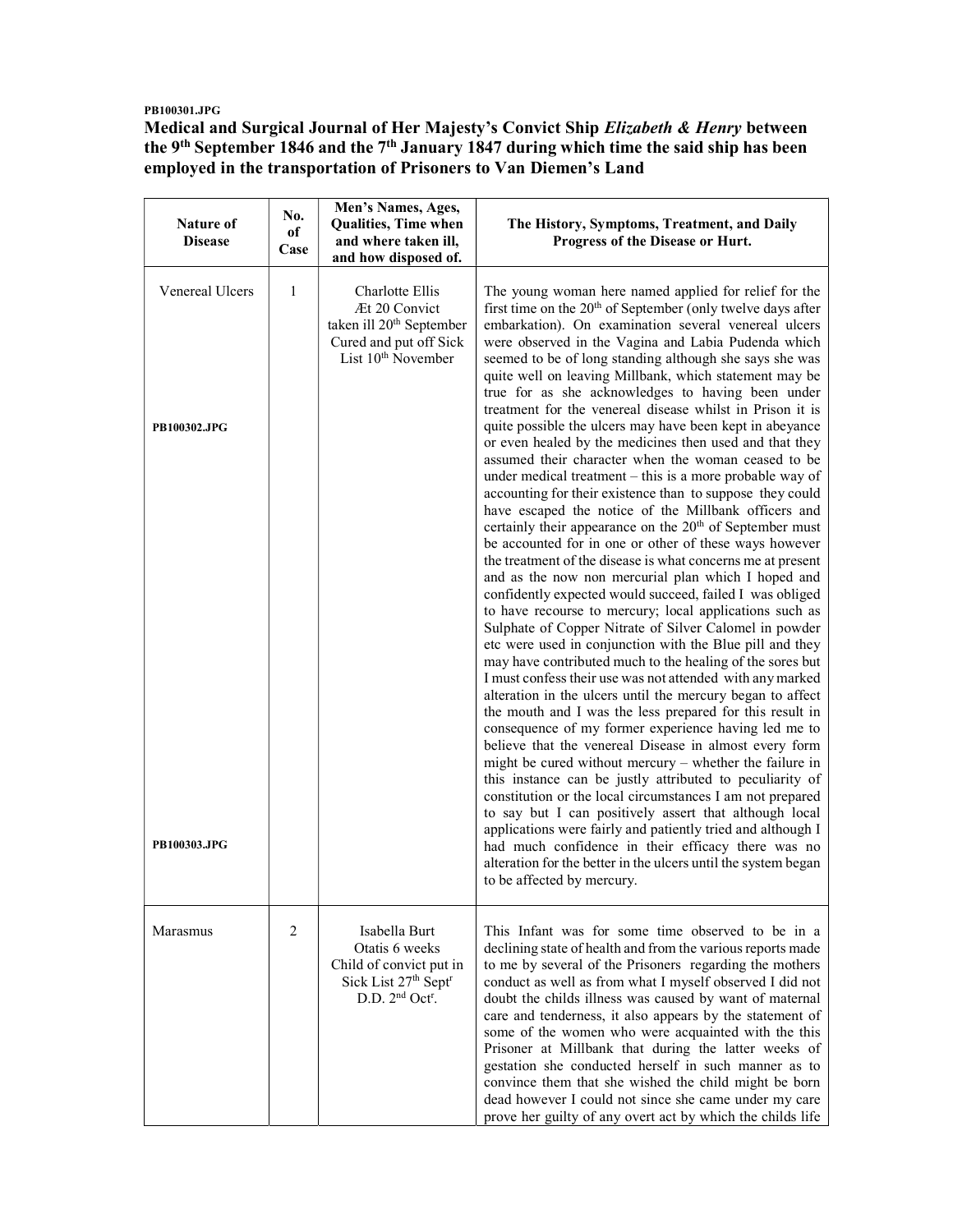| PB100304.JPG |   |                                                                                                         | could be said to be endangered yet her general inattention<br>and disregard to cleanliness before the death of the Infant<br>and the total change that took place immediately after<br>accounted to pretty strong circumstantial evidence that<br>she contributed indirectly and knowingly to the death of<br>her offspring.<br>It is but justice to observe however that her change of<br>conduct after the child died might have been produced by<br>the conviction she correctly entertained namely that she<br>would most certainly be punished for slatternly conduct or<br>for any other misdemeanour when the protection which<br>young children were invariably afforded their mothers had<br>been removed from her but this is a subject more suited to<br>my other Journal than to this and it is there entered upon<br>more in total.<br>The daily treatment I cannot give as it merely consisted<br>in perpetual and unsuccessful attempts to supply the Infant<br>with those numerous but nameless comforts and<br>necessaries which nothing but maternal interest and<br>affection can afford, consequently the child died of<br>[Emaciation?] on the 2 <sup>nd</sup> of October.                                                                                                                                                                                                                                                                                                                                                                              |
|--------------|---|---------------------------------------------------------------------------------------------------------|------------------------------------------------------------------------------------------------------------------------------------------------------------------------------------------------------------------------------------------------------------------------------------------------------------------------------------------------------------------------------------------------------------------------------------------------------------------------------------------------------------------------------------------------------------------------------------------------------------------------------------------------------------------------------------------------------------------------------------------------------------------------------------------------------------------------------------------------------------------------------------------------------------------------------------------------------------------------------------------------------------------------------------------------------------------------------------------------------------------------------------------------------------------------------------------------------------------------------------------------------------------------------------------------------------------------------------------------------------------------------------------------------------------------------------------------------------------------------------------------------------------------------------------------------------------------------|
| Diarrhoea    | 3 | Henry Cornwall<br>Otatis 1 year<br>Taken ill 22 October<br>and Discharged<br>Cured Jan <sup>y 7th</sup> | A severe attack of Diarrhoea reduced this child in a short<br>space to the greatest possible state of Debility consistent<br>with life; but as he eventually recovered under the<br>palliative plan of treatment by which I mean combating<br>symptoms as they presented themselves with Calomel<br>Rhubarb Carb Magnesia Castor Oil Tinct Opii Aqua                                                                                                                                                                                                                                                                                                                                                                                                                                                                                                                                                                                                                                                                                                                                                                                                                                                                                                                                                                                                                                                                                                                                                                                                                         |
| PB100305.JPG |   |                                                                                                         | Menthe Pip and such like medicines I should not think the<br>case worth noticing here if it were not for the purpose of<br>showing the difference between two mothers under<br>similar circumstances the one I now allude to (Cornwall)<br>was as entirely affectionate towards her offspring as the<br>one mentioned in the foregoing case was culpably<br>regardless of the same and it is only justice to a science<br>which does not now refuse additional facts to establish to<br>truth; to add that maps representing a part of the back of<br>the heads of these individuals may be accurately<br>delineated by any Phrenologist who reads this and the<br>preceding case and as I have not a single case worth<br>recording merely on account of its medical or surgical<br>interest I may as well mention another circumstance that<br>occurred during the voyage which clearly and manfully<br>proved that phrenological development will at least in<br>some instances point out the propensities of individuals.<br>A Prisoner named Ann Lemming who was generally<br>well behaved but often became excessively violent in<br>consequence of some real or imaginary slights offered to<br>her illegitimate child came to me one day in a most<br>outrageous passion to complain of a fellow prisoner. On<br>enquiring into the matter I found the cause of Lemmings<br>fury to be something that had been said of her child which<br>was of too trivial a nature to call for my interference and<br>as this was not the first time I had been annoyed by her in |
| PB100306.JPG |   |                                                                                                         | a similar way I was similarly out of temper and said - If<br>you will make your child a perpetual source of quarrel<br>between yourself and your fellow prisoners I shall take the                                                                                                                                                                                                                                                                                                                                                                                                                                                                                                                                                                                                                                                                                                                                                                                                                                                                                                                                                                                                                                                                                                                                                                                                                                                                                                                                                                                           |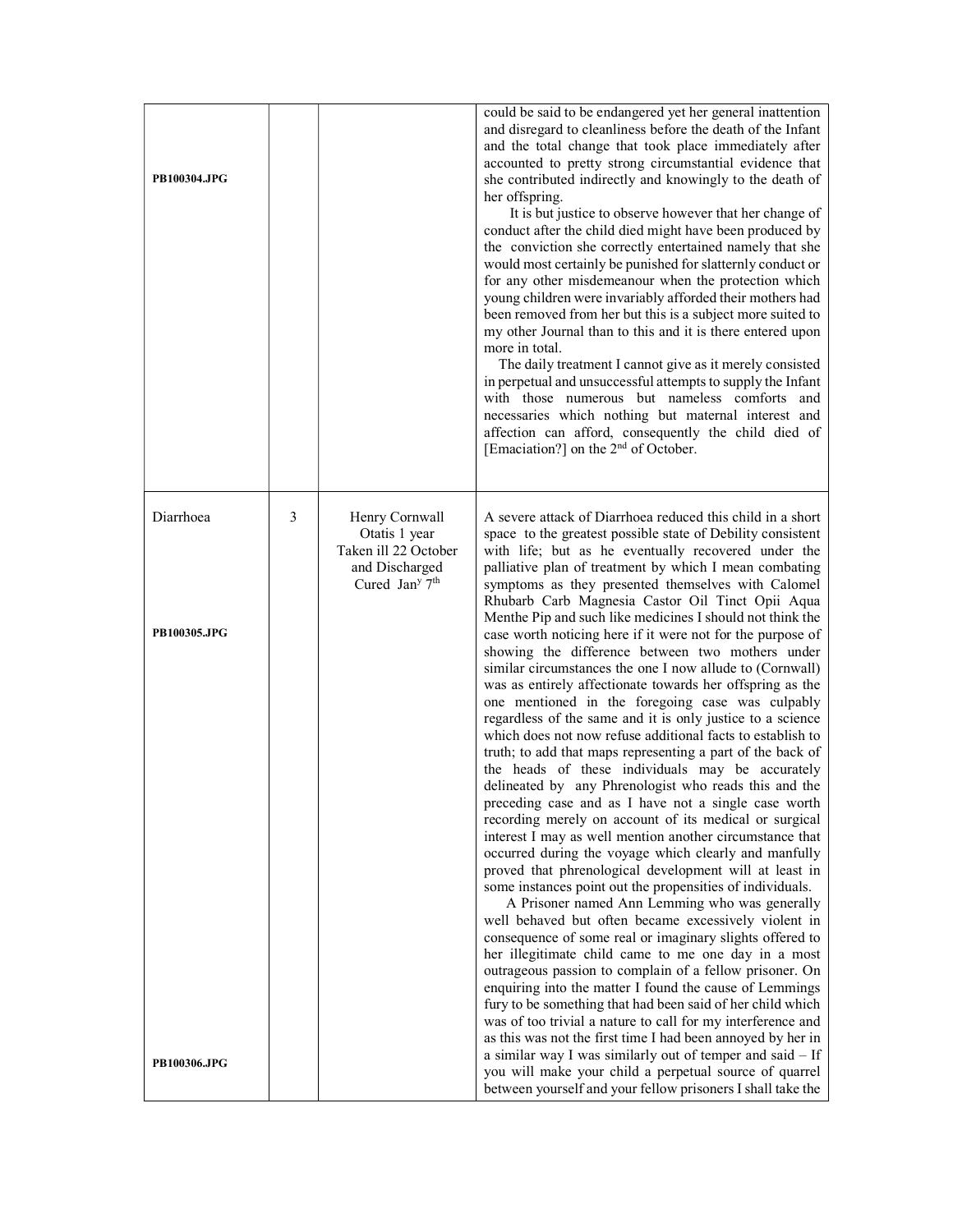|                             |   |                                                                                                                                                                              | brat away from you altogether and give him in charge to<br>someone else.<br>When<br>of<br>$\bf{I}$<br>here state that the organ<br>Philoprogenitiveness in this woman's head was so very<br>large that the occiput appeared not only to project<br>backwards but to fall downwards I need not tell a believer<br>in Phrenology that I heard no more complaints from her<br>during the voyage, however she never forgave me for<br>calling her child a brat and as self esteem is by no means<br>deficient in her head I do not expect she ever will.                                                                                                                                                                                                                                                                                                                                                                                                                                                                                                                                                                                                                                                                                                                                                                                                                                                                                                 |
|-----------------------------|---|------------------------------------------------------------------------------------------------------------------------------------------------------------------------------|------------------------------------------------------------------------------------------------------------------------------------------------------------------------------------------------------------------------------------------------------------------------------------------------------------------------------------------------------------------------------------------------------------------------------------------------------------------------------------------------------------------------------------------------------------------------------------------------------------------------------------------------------------------------------------------------------------------------------------------------------------------------------------------------------------------------------------------------------------------------------------------------------------------------------------------------------------------------------------------------------------------------------------------------------------------------------------------------------------------------------------------------------------------------------------------------------------------------------------------------------------------------------------------------------------------------------------------------------------------------------------------------------------------------------------------------------|
| Parturition<br>PB100307.JPG | 4 | Mary Lane<br>Otatis 30 taken ill<br>December the 1 <sup>st</sup> put<br>off the Sick List<br>January 1st 1847<br>The Infant died on the<br>12 <sup>th</sup> of December 1846 | There was nothing in the case of the woman here named<br>that could interest a medical man, the Labour was natural<br>and recovery so far as regarded the Mother was more rapid<br>than usual. The child also was healthy and full grown<br>when born so that I should have passed the matter in<br>silence did not the fate of the Infant render it necessary to<br>mention a few facts which will not only throw the<br>probable cause of the childs death but also the mistaken<br>humanity of many Philanthropic Individuals who do not<br>consider punishment necessary in the management of<br>convicts.<br>Shortly after the Prisoners came on board; this woman<br>and one who had an Infant at the breast were reported with<br>others for an offence which was clearly proved against<br>them and as I wished to make an early impression and<br>establish order as quickly as possible all the women<br>concerned except these two received some sort of<br>punishment. The immunity of Lane and the other as well<br>as the causes of it soon became generally known and the<br>consequences were that from that hour until the voyage<br>terminated there was not an instance of misbehaviour in<br>the ship which had not a woman large in the family way<br>or one with a young child at the beginning and the end of<br>it. The woman here alluded to had been frequently<br>reported for making use of the most disgusting language |
| PB100308.JPG                |   |                                                                                                                                                                              | and once (and that only a few days previously to her<br>confinement) for dancing in a state of perfect nudity<br>before her fellow Prisoners but of course I could not<br>punish her, and although I felt satisfied very soon after the<br>child was born that she neglected it I could do no more<br>than threaten her which she cared not for and consequently<br>the child died - soon after death a post mortem<br>examination was instituted but there was nothing in the<br>appearance of the surface of the body or of the brain or of<br>the viscera of the child or abdomen to indicate that<br>personal violence had been used but the state of the<br>scrotum and the parts about the anus showed clearly<br>enough that the Infant had been cruelly neglected however<br>it did not require a post mortem examination to prove that<br>for it was sufficiently manifest during the life of the<br>unhappy child.<br>In conclusion I have only to express my conviction;<br>that had the woman with young children and those in the<br>family way been punished when they misbehaved and had<br>their treatment been in all respects similar to their fellow<br>Prisoners both Lanes child and Burt's would be alive this<br>day it is therefore unnecessary for me to say, that they<br>should all be punished when they deserve it.                                                                                                     |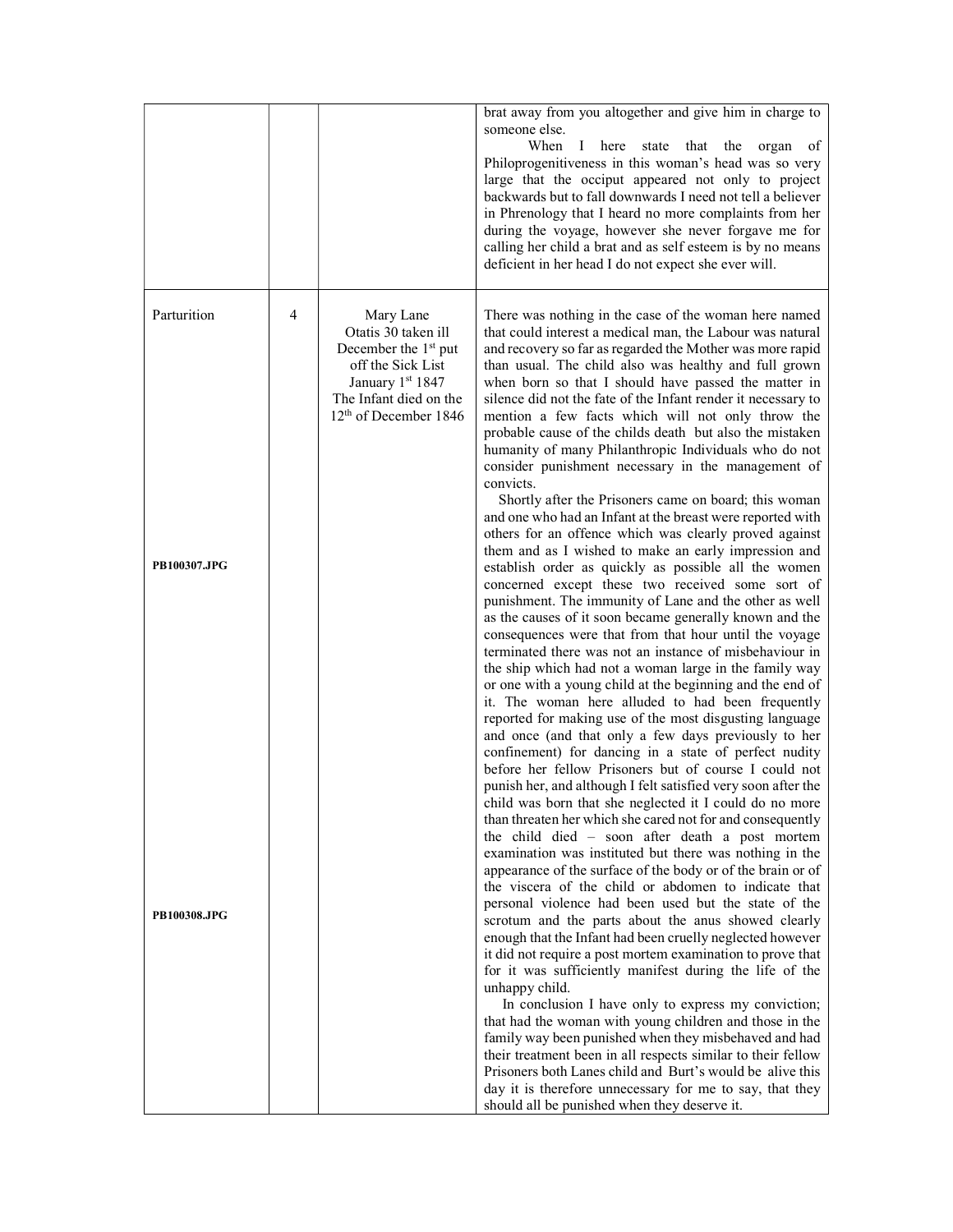| 5<br>Parturition<br>Susanna King<br>Otatis 30<br>Taken ill                                                                                                   |  |                                                                                                                                                                                                                                                                                                                                                                                                                                                                                                                                                                                                                                                                                                                                                                                                                                                                                                                                                                                                                                                                                                                                                                                                           |
|--------------------------------------------------------------------------------------------------------------------------------------------------------------|--|-----------------------------------------------------------------------------------------------------------------------------------------------------------------------------------------------------------------------------------------------------------------------------------------------------------------------------------------------------------------------------------------------------------------------------------------------------------------------------------------------------------------------------------------------------------------------------------------------------------------------------------------------------------------------------------------------------------------------------------------------------------------------------------------------------------------------------------------------------------------------------------------------------------------------------------------------------------------------------------------------------------------------------------------------------------------------------------------------------------------------------------------------------------------------------------------------------------|
| December the $6th$<br>Put off the Sick List<br>January 6 <sup>th</sup><br>Infant died within<br>twenty-four hours of its<br>birth.<br>PB100309.JPG<br>hours. |  | This was a natural labour and although the child died<br>within twenty-four hours of its birth no blame can with a<br>shadow of justice be attributed to the mother for unlike the<br>woman last named she seemed to entertain a most<br>maternal and affectionate regard for her offspring and<br>from the manner in which she solicited to be allowed to<br>nurse Lane's Infant when she heard of its mother's<br>conduct as well as from the slowness of her own recovery<br>there can be no doubt the death of her child caused her<br>mush distress although she (having had children<br>previously) must have anticipated that result the first<br>moment she beheld her Infant; Indeed the emaciated<br>appearance of the creature left no hope even with an<br>affectionate mother that it could continue to breathe many<br>Should the foregoing be considered an imperfect<br>account of the Infants case I must confess my inability to<br>enlarge upon the mother further than by saying that the<br>principle of life did not appear to me to be sufficiently<br>established to enable the child to breathe at all and that it<br>ceased to do so within four and twenty hours of its birth. |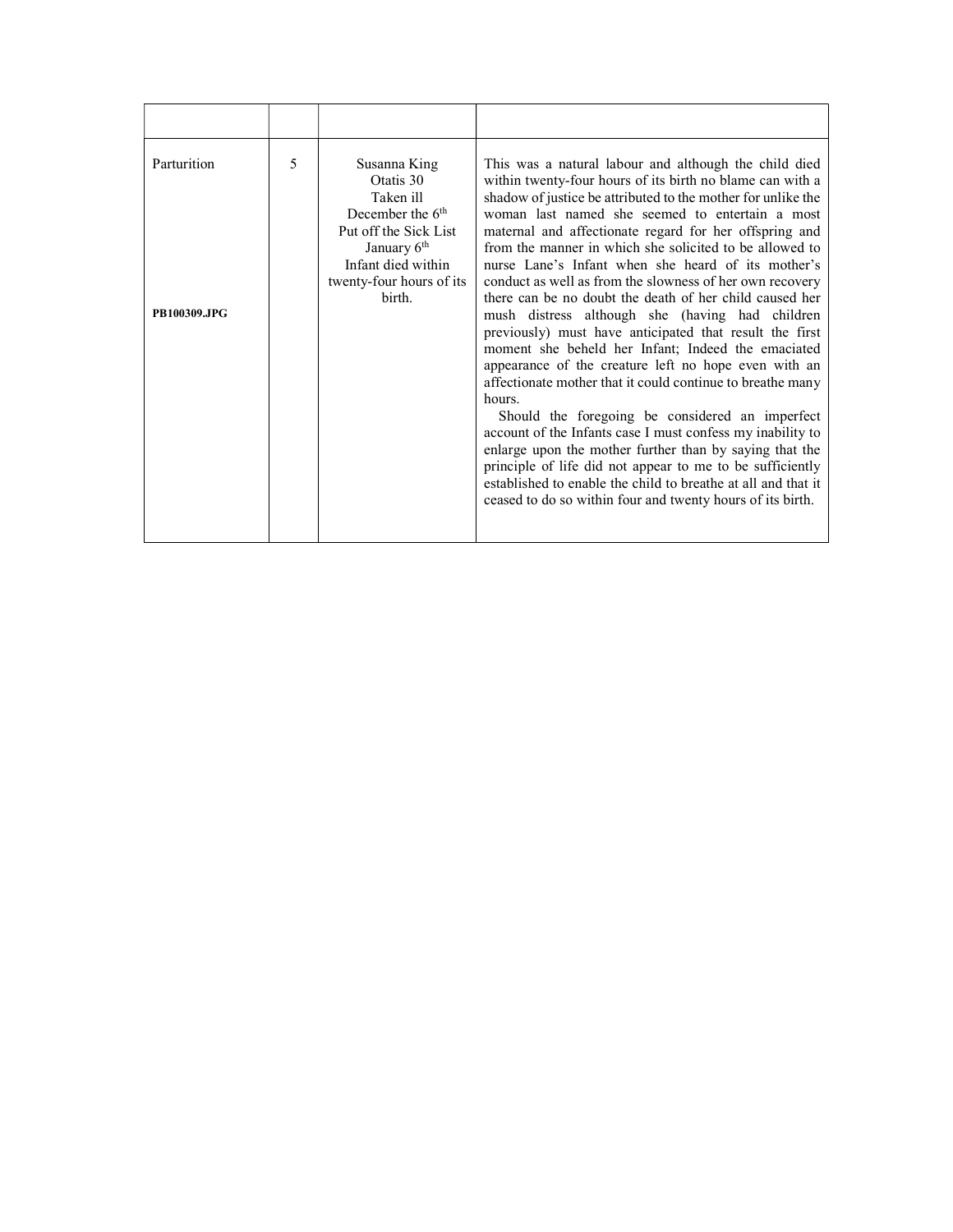## A Nosological Synopsis of the Sick Book kept during the Period of this Journal, in conformity with the 30<sup>th</sup> Article of the Surgeons' Instructions.

|                                           |                | <b>Numbers</b>        |                         |               |           |           |                                                         |  |
|-------------------------------------------|----------------|-----------------------|-------------------------|---------------|-----------|-----------|---------------------------------------------------------|--|
| <b>Diseases</b><br>Nosologically arranged | <b>Total</b>   | Discharged to<br>Duty | Sent to the<br>Hospital | Died on board | Invalided | Remaining | Nos. of such Cases<br>as are detailed in<br>the Journal |  |
| Pyrexiae                                  |                |                       |                         |               |           |           |                                                         |  |
| Ord. I. Febres.                           |                |                       |                         |               |           |           |                                                         |  |
| Internulleates Quotutiana                 |                |                       |                         |               |           |           |                                                         |  |
| Tertiana                                  |                |                       |                         |               |           |           |                                                         |  |
| Continua Synochus                         |                |                       |                         |               |           |           |                                                         |  |
| Typhus                                    |                |                       |                         |               |           |           |                                                         |  |
| Ord. II. Phlegmasiae.                     |                |                       |                         |               |           |           |                                                         |  |
| Phlogosis                                 |                |                       |                         |               |           |           |                                                         |  |
| Pneumonia                                 |                |                       |                         |               |           |           |                                                         |  |
| Rheumatismus                              | 1              | 1                     |                         |               |           |           |                                                         |  |
| Ophthalmia                                | 5              | 5                     |                         |               |           |           |                                                         |  |
| Hepatitis                                 | 1              | $\mathbf{1}$          |                         |               |           |           |                                                         |  |
| Ord. III. Exanthemata.                    |                |                       |                         |               |           |           |                                                         |  |
| Variola                                   |                |                       |                         |               |           |           |                                                         |  |
| Rubeola                                   |                |                       |                         |               |           |           |                                                         |  |
| Erysipelas                                |                |                       |                         |               |           |           |                                                         |  |
| Vaccina                                   |                |                       |                         |               |           |           |                                                         |  |
| Ord. IV. Haemorrhagiae                    |                |                       |                         |               |           |           |                                                         |  |
|                                           |                |                       |                         |               |           |           |                                                         |  |
| Haemoptysis<br>Phthisis incipiens         | $\mathbf{1}$   | $\mathbf{1}$          |                         |               |           |           |                                                         |  |
| Phthisis cosfirmata                       |                |                       |                         |               |           |           |                                                         |  |
| Ord. V. Profluvia.                        |                |                       |                         |               |           |           |                                                         |  |
| Catarrhus                                 | 5              | 5                     |                         |               |           |           |                                                         |  |
| Dysenteria                                |                |                       |                         |               |           |           |                                                         |  |
|                                           |                |                       |                         |               |           |           |                                                         |  |
| Neuroses.                                 |                |                       |                         |               |           |           |                                                         |  |
| Ord. I. Comata.                           |                |                       |                         |               |           |           |                                                         |  |
| Apoplexia                                 |                |                       |                         |               |           |           |                                                         |  |
| Ord. II. Adynamiae.                       |                |                       |                         |               |           |           |                                                         |  |
| Dyspepsia                                 | 2              | $\overline{2}$        |                         |               |           |           |                                                         |  |
| Ord. III. Spasmi.                         |                |                       |                         |               |           |           |                                                         |  |
| Asthma                                    |                |                       |                         |               |           |           |                                                         |  |
| Diarrhoea                                 | $\overline{4}$ | $\overline{4}$        |                         |               |           |           |                                                         |  |
| Colica                                    |                |                       |                         |               |           |           |                                                         |  |
| Ord. Iv. Vesaniae.                        |                |                       |                         |               |           |           |                                                         |  |
| Amentia                                   |                |                       |                         |               |           |           |                                                         |  |
| Mania                                     |                |                       |                         |               |           |           |                                                         |  |
| Cachexiae.                                |                |                       |                         |               |           |           |                                                         |  |
| Ord. I. Marcores.                         |                |                       |                         |               |           |           |                                                         |  |
| Tabes                                     | 1              |                       |                         | $\mathbf{1}$  |           |           |                                                         |  |
| Ord. II. Intumescentiae.                  |                |                       |                         |               |           |           |                                                         |  |
| Anasarca                                  |                |                       |                         |               |           |           |                                                         |  |
| Ascites                                   |                |                       |                         |               |           |           |                                                         |  |
| Hydrothorax                               |                |                       |                         |               |           |           |                                                         |  |
|                                           |                |                       |                         |               |           |           |                                                         |  |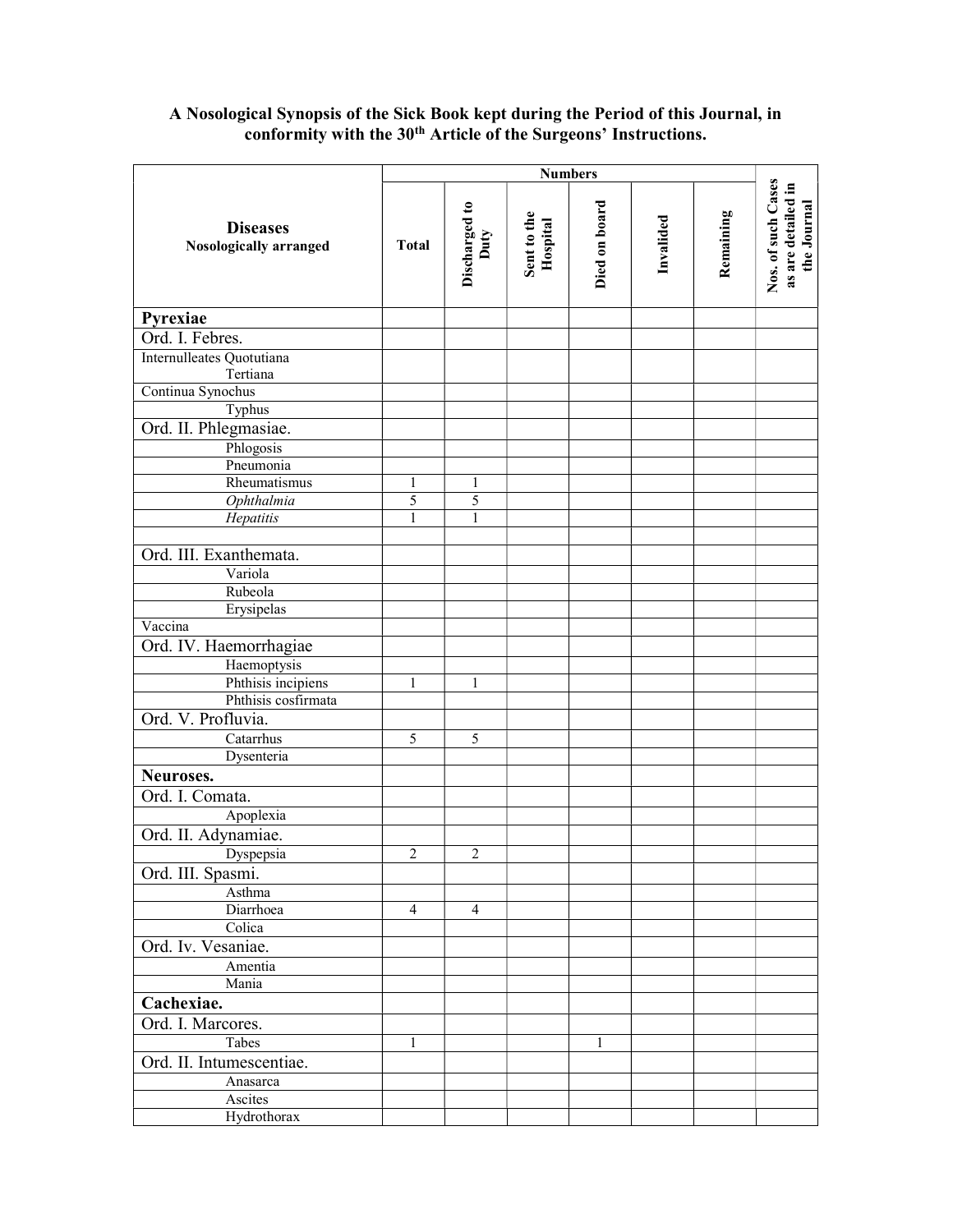| Ord. III. Impetigines.                                                                                     |                                     |                |  |   |  |  |  |  |  |
|------------------------------------------------------------------------------------------------------------|-------------------------------------|----------------|--|---|--|--|--|--|--|
| Syphilis                                                                                                   | 1                                   | 1              |  |   |  |  |  |  |  |
| Scrophula                                                                                                  |                                     |                |  |   |  |  |  |  |  |
| Icterus                                                                                                    |                                     |                |  |   |  |  |  |  |  |
| Scorbutus                                                                                                  |                                     |                |  |   |  |  |  |  |  |
| Locales.                                                                                                   |                                     |                |  |   |  |  |  |  |  |
| Ord. I. Dysaethesiae.                                                                                      |                                     |                |  |   |  |  |  |  |  |
| Amaurosis                                                                                                  |                                     |                |  |   |  |  |  |  |  |
| Ord. II. Dysorexiae.                                                                                       |                                     |                |  |   |  |  |  |  |  |
| Ord. III. Dyscinesiae.                                                                                     |                                     |                |  |   |  |  |  |  |  |
| Ord. IV. Apocenoses.                                                                                       |                                     |                |  |   |  |  |  |  |  |
| Gonorrhoea                                                                                                 |                                     |                |  |   |  |  |  |  |  |
| Ptyalism                                                                                                   | 1                                   | 1              |  |   |  |  |  |  |  |
| Ord. V. Epischeses                                                                                         |                                     |                |  |   |  |  |  |  |  |
| Ischuria                                                                                                   |                                     |                |  |   |  |  |  |  |  |
| Obstipatio                                                                                                 |                                     |                |  |   |  |  |  |  |  |
| Dysuria                                                                                                    |                                     |                |  |   |  |  |  |  |  |
| Ord. VI. Tumores.                                                                                          |                                     |                |  |   |  |  |  |  |  |
| Aneurisma                                                                                                  |                                     |                |  |   |  |  |  |  |  |
| Parturition                                                                                                | $\overline{2}$                      | $\overline{2}$ |  |   |  |  |  |  |  |
| Ord. VII. Ectopiae.                                                                                        |                                     |                |  |   |  |  |  |  |  |
| Hernia                                                                                                     |                                     |                |  |   |  |  |  |  |  |
| Prolapsus                                                                                                  |                                     |                |  |   |  |  |  |  |  |
| Luxatio                                                                                                    |                                     |                |  |   |  |  |  |  |  |
| Ord. VIII. Dialyses.                                                                                       |                                     |                |  |   |  |  |  |  |  |
| Vulnus                                                                                                     |                                     |                |  |   |  |  |  |  |  |
| Ulcus                                                                                                      | 3                                   | 3              |  |   |  |  |  |  |  |
| <b>GENERAL TOTAL</b>                                                                                       | 27                                  | 26             |  | 1 |  |  |  |  |  |
| NOTE.-Medical Officers are desired particularly to Notice that the Numbers in each Disease and the general |                                     |                |  |   |  |  |  |  |  |
| Total must not only correspond with the Sick Book, but also with the particulars contained in the several  |                                     |                |  |   |  |  |  |  |  |
|                                                                                                            | Nosological Returns for the period. |                |  |   |  |  |  |  |  |